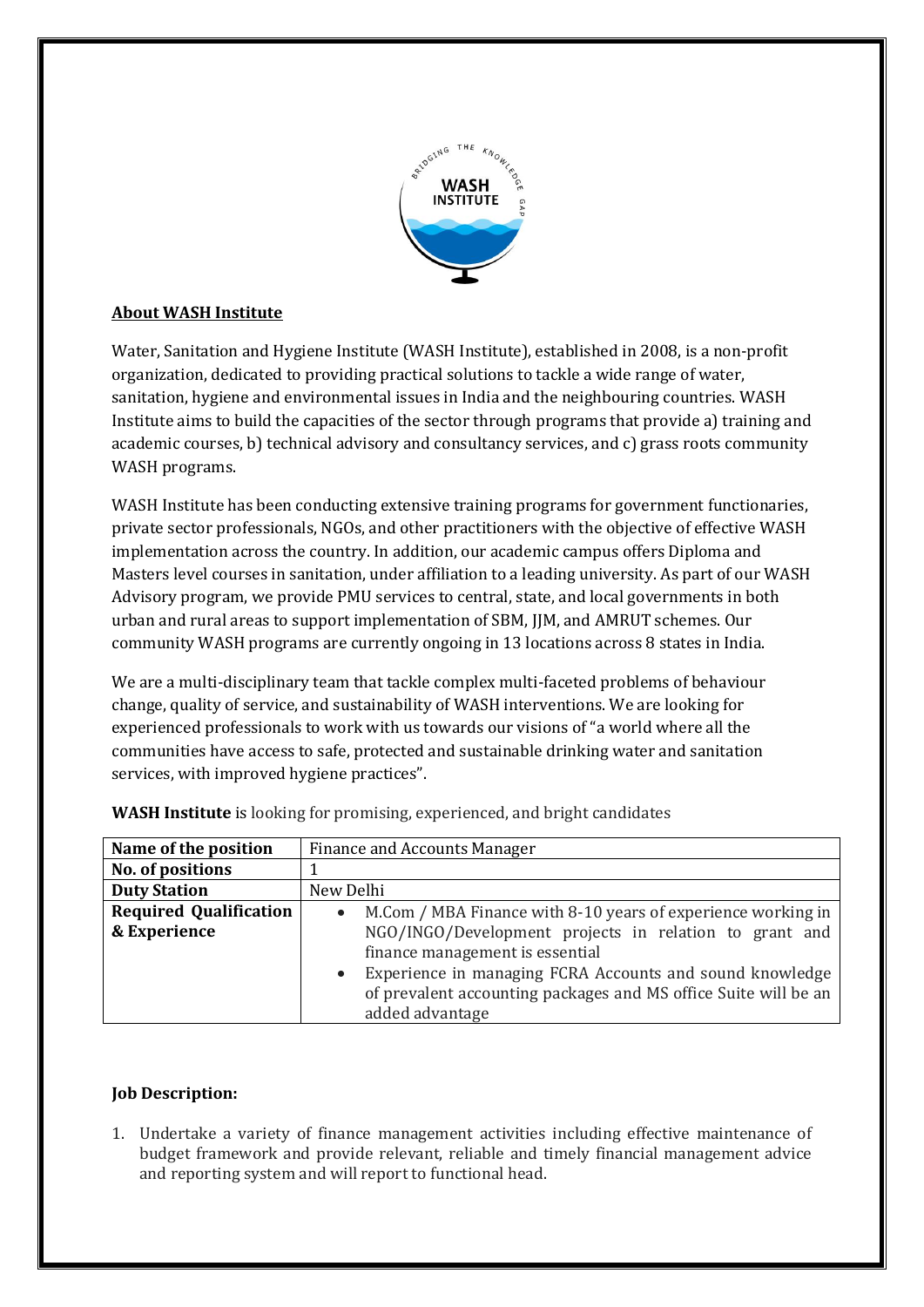- 2. Establish and maintain the accounting system that covers all elements of financial management, financial analysis and revises, internal control and finance reporting – for administration and technical program purposes.
- 3. Manage all financial transactions between vendors and donors.
- 4. Keep all reimbursement records in order for accounting and tax evaluation purposes.
- 5. Monitor closely all the expenses to ensure they do not go over budget and monitor the expenditure for each discipline/line items.
- 6. Establish professional pre-validation techniques to ensure that obligations/disbursements do not exceed available funds and that they meet legitimate operational and program.
- 7. For program related procurement provide guidance to the concerned person in the preparation of the procurement requests. Provide professional advice and assistance to program management team on various aspects of financial management.
- 8. Responsible for all the financial audits pertaining to projects.
- 9. Coordinate with the team for the accomplishment of the relevant program activities towards achieving expected results in accordance with the program's objectives.
- 10. Ensure proper utilization of funds and organizational accounting standards, systems and procedures adhered to ensure statutory compliances (FCRA, Income Tax, RBI rules, companies act etc.).
- 11. Developing financial reports as per donors requirement and submission of timely report to donors.
- 12. Maintaining appropriate files /records/documents towards meeting legal and statutory requirements.
- 13. Manage the accounts team and ensure their performance are meeting the organisation requirements.
- 14. Involving in Programmatic activities as and when required.
- 15. Prepare various books of accounts, financial statements like receipts and payments, variance reports, budgets, TDS, bank reconciliation statement.
- 16. Maintain and ensure confidentiality in all matters relating to Accounts & Administration
- 17. Fulfilling legal requirements
- 18. Flexibility, self –motivation, team spirit and ability to meet multiple tasks efficiently and delivering consistently on deadlines.
- 19. Filing periodical e-returns for TDS, Service Tax etc.
- 20. Working according to the instructions by Higher Authorities.
- 21. Any other task as assigned by the Program Director.

## **Requirements**

- 1. Candidate must be M. Com/ MBA in Finance from a reputed institution. CA/CA-Inter, ICWA will be an added advantage.
- 2. At least 8-10 years of experience in NGOs /INGOs or development projects in relation to grant and finance management.
- 3. Extensive knowledge about statutes such as Foreign Contribution (Regulation) Act (FCRA), Income Tax, Professional Tax, Labour Laws, etc., and its applicability, particular to the development sector/ NGOs/ INGOs.
- 4. Thorough knowledge of principles, procedures and practices of accounting and maintenance of financial records and transactions.
- 5. Well conversant with Tally ERP; MS Office, MS Power Point Applications especially advanced skills in MS Excel.
- 6. Should becompetent to design and supervise a good MIS financial system
- 7. Track record of undertaking a range of tasks simultaneously, adherence to time lines and ensuring delivery of quality reports on finance and accounting
- 8. Strong communication skills, result orientation, ability to manage a team and ability to suggest solutions to complex problems